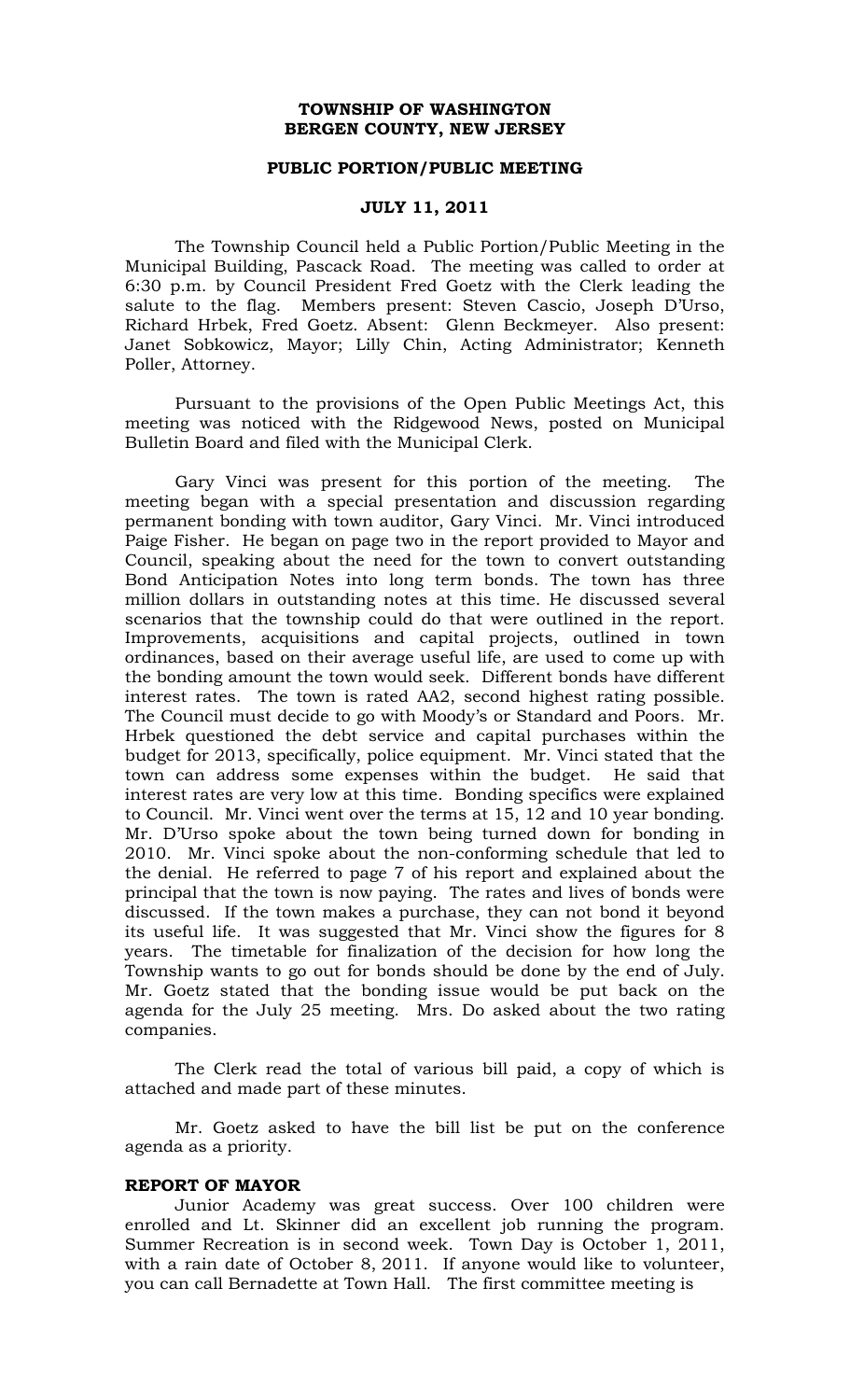July 26, 2011. June 26, 2011 was the Township's shredding day and 2 tons of paper was shredded. The Mayor spoke about the increase in the money the Township has received in recycling from this year compared to last year. She asked residents to support the weekly farmers market at the Knights of Columbus on Sundays from 9 am to 1 pm. The farmers market will continue until September 16, 2011. She spoke about her attendance at the Westwood High School graduation and congratulated Assemblyman Schroeder and three of the Township's Councilmen on the graduation of their children. The Mayor spoke about recent meetings of the shared services committee. The Township is making progress towards a decision about joining the County central dispatch system. Councilman Casio has been instrumental in the process and arranged for new radios to be tested in house by the Police Department. The mayor stated that she has requested an inventory of all communication equipment. Tom Clossey and Lilly Chin attended a meeting at the county DPW facility to gather information on a new policy regarding the ownership of culverts and who is responsible for maintenance and repairs. The Mayor spoke about an ongoing Safety First Program to promote safety in the workplace. The committee meets regularly. There will be an emergency drill with seniors coming up soon. HUMC North's appeal was mentioned. GSP exit 168 is scheduled for changes by the Turnpike Authority, taking away the stop sign and putting a yield sign up instead. This will lead to more problems for traffic on Washington Avenue as well as the bus stop near the intersection.

# **REPORT OF ADMINISTRATOR**

Mrs. Chin said that Phase II of the energy grant program will be starting soon. The first phase is complete and included the installation of air conditioning units and generators in municipal-owned properties. The Township received a \$1,950 grant from Community Development for computers and equipment to be installed in the Senior Center. A \$21,758 tonnage recycling grant has been awarded to the town to offset curbside pickup.

# **REPORT OF COUNCIL**

**Mr. Hrbek** - Councilman Hrbek congratulated all high school and college graduates. He congratulated the 10 and under Little League team for coming in second place in the District 4 Division, losing to Paramus, a much larger town. They played very hard. There are issues in the GSP plan that is being proposed. Accidents have been addressed to a degree by taking out the stop sign.

**Mr. D'Urso** - Councilman D'Urso congratulated all graduates. The GSP exit needs to be improved. He said that exit 151 on the parkway in Nutley had a similar situation and is being worked on at this time. He is glad that there is no traffic light on the Turnpike Authority's plan. The bus stop across from Jackson Avenue is in a dangerous location on Washington Avenue and needs to be moved. The county has the authority over the bus stops and they need to address the dangerous situation.

**Dr. Cascio** - Councilman Cascio spoke about Exit 168 and its configuration now and the anticipated changes. He said that he attended the Westwood High School graduation and it had special meaning to him as an alumnus of the school.

**Mr. Goetz** - Mr. Goetz said that he recently attended Governor Christie's town hall meeting in Fair Lawn and gained interesting insights. He attended a seminar on Conflicts and Ethics given by the League of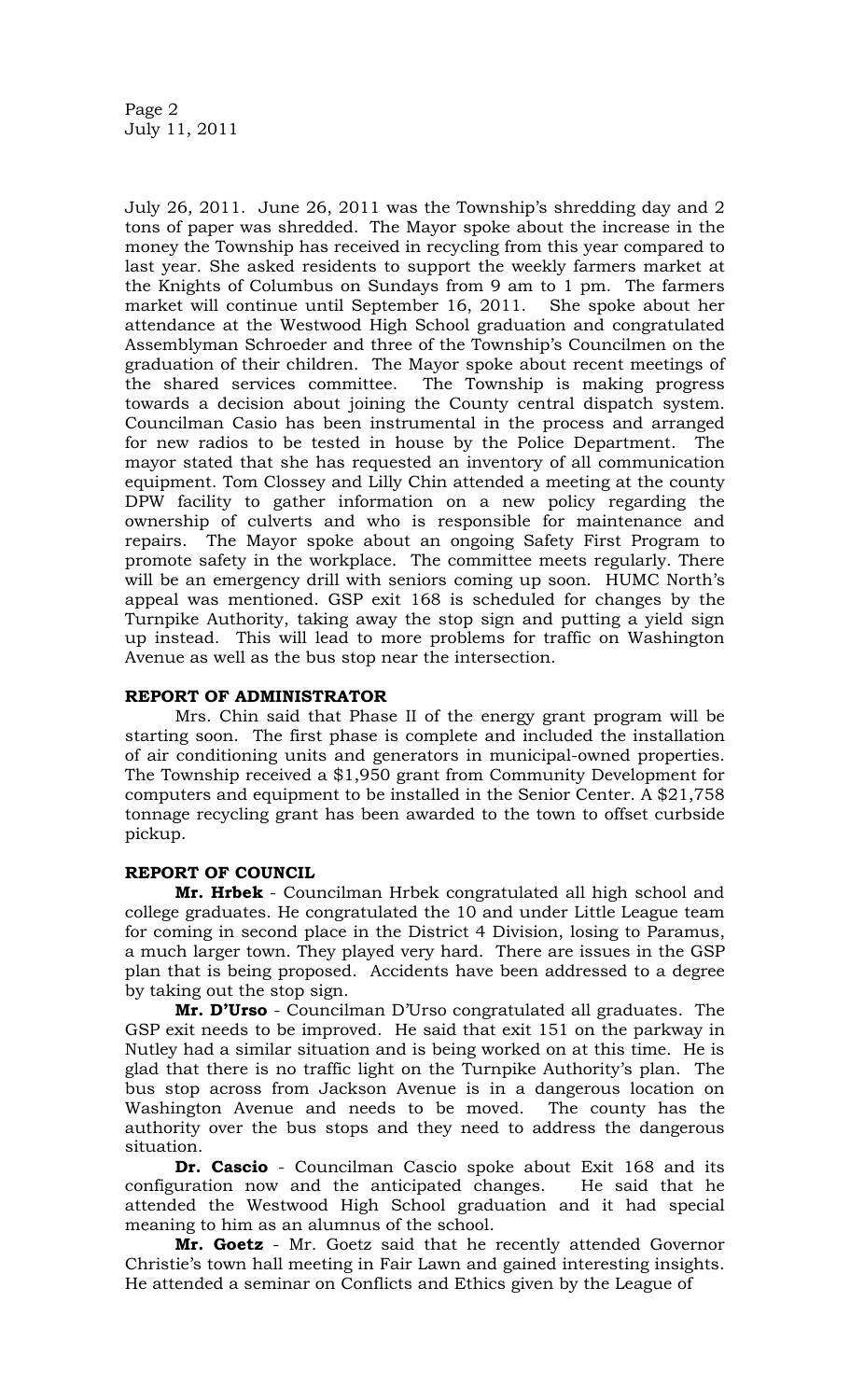Page 3 July 11, 2011

Municipalities and has information to share with Council and the Administration. He attended the Junior Police Academy graduation and congratulated the graduates and thanked Lt. Skinner and the police officers that worked the program.

### **APPROVAL OF MINUTES**

A motion was made by Dr. Cascio, seconded by Mr. Hrbek to approve the minutes for June 13, 2011 Public and Conference meetings. Ayes: Councilmen Cascio, D'Urso, Hrbek, Goetz Nays: None Abstain: Mr. D'Urso

# **PUBLIC PORTION**

A motion was made by Mr. Hrbek, seconded by Dr. Cascio to open the public discussion. Ayes: Councilpersons Cascio, D'Urso, Hrbek, Goetz. Nays: None.

**Gerald Brown, 559 Jackson Avenue** - Mr. Brown gave an explanation about how dangerous it is to turn onto Washington Avenue from Jackson Avenue. He said that 80% of people at exit 168 do not stop at the stop sign. He made several suggestions as to what the town could do to make the intersection safer. He asked if the Mayor and Council received his e-mail concerning the tree ordinance he sent them after the June 27, 2011 meeting. He asked if the owner of the properties on the corner of Washington Avenue and Pascack Road needed a permit to take down the dead trees. He asked about the water quality of the brook running behind those properties. He asked if Mr. Tucker is doing something about the possible violations on the properties. He said that he thinks that \$3,000 would be an appropriate fine for each dead tree. He questioned whether the township is taking advantage of the grant that is being offered to towns for exploring sharing services in police departments. Mr. Goetz said that the Township responded in time to be considered to be part of the shared police service study and grant. Mr. Brown stated that he does not care about the cell tower but he has seen one in Saddle River that looked very acceptable and recommends that the town should use it as a model for the Township cell tower when it is built. Mayor Sobkowicz commented on the Township's possible participation in the shared police service study.

**Linda Murphy, 675 McKinley Avenue** - Mrs. Murphy stated that the corner of Washington Avenue and Pascack Road need to have safety measures taken for the pedestrians. It is a very dangerous intersection. The Township should take measures similar to Westwood's intersection in the center of their town. She thanked the Mayor for allowing the information for a citizen's meeting to be put up on the town hall electronic sign. She asked if WCTV could video tape the zoning board meeting. Mayor Sobkowicz said that she would speak to Mr. LiFrieri and the township attorney about the possibility.

**Patricia Puchalik, 677 Meisten Street, Debbie Agnello, 667 Meisten Street** - Mrs. Puchalik and Mrs. Agnello asked if the Council received their recent letter and was told yes. They said that the flooding problem on their properties was the worst flooding to date this past Friday. Mayor Sobkowicz said that the Township engineer is writing up a report and asked Mrs. Puchalik and Mrs. Agnello to meet with her at town hall the next day.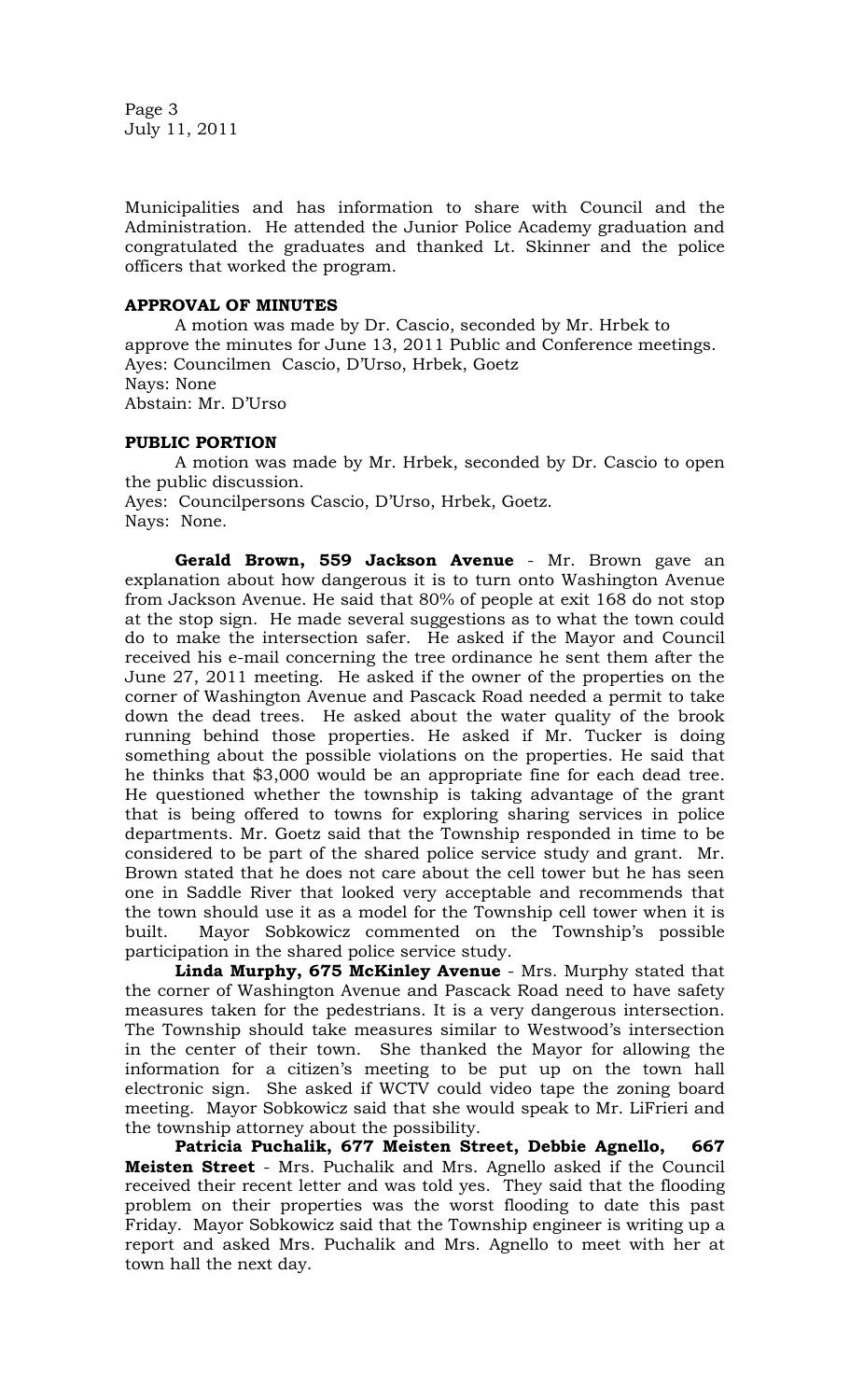**Al Lombardi, 526 Willow Street** - Mr. Lombardi spoke about the sidewalks being installed around George School thanks to a grant that former Councilman Schroeder, Mayor Sobkowicz and Councilman Devine obtained for the Township. Mr. Lombardi would like the cement that will be used for the sidewalks to be tinted with some color to make them look nicer. Mr. Goetz said that he would ask the engineer about the suggestion. Mr. D'Urso asked if the sidewalks needed to be constructed around all of the areas as originally planned. He was told yes due to the conditions of the grant.

**Mitchell Rosenthal, 270 Hoover Avenue** - Mr. Rosenthal spoke about an e-mail that he received regarding the town of Hempstead, NY and an ordinance that is in the process of being adopted disallowing cell towers to be erected within 200 feet of residential homes there. He gave examples of several spokespersons and their reasons for speaking out against cell towers in residential areas. Mr. Rosenthal said that he has identified areas better suited for a cell tower. He spoke about doing another study. Legalities, attorney fees, litigation fees, and other fees were discussed. Alternative sites were limited to the one site behind the Dog House. Mr. Rosenthal said that 20 trees would have to be cut down. He asked that the town look at a map that he brought to the meeting showing alternative areas he is suggesting. He asked what the issues are surrounding looking into alternative sites. He wanted to know what the cost to taxpayers would be for a continued study, legal fees and what the status is on the cell tower at this moment. Mr. Goetz stated that the Council and attorney do not get extra compensation for the cell tower project. The talk about pending litigation and contract negotiations can not be spoken about in public meetings at this time. There was a cost for a consultant to come in early in the process as well as engineering and advertising costs. The contract has been awarded to Verizon. Verizon allowed the town to entertain the alternative sight behind the Dog House. Alternative areas that were originally looked at were not acceptable to the cell carriers. Mr. Rosenthal stated that residents are extremely upset about the location that has been chosen.

**John Marchese, 271 Hoover Avenue** - Mr. Marchese said that his property is within 250 feet from the alternate sight. No one on his street wants the cell tower behind the Dog House. He said that he does not want the original proposed site changed. Keep it next to town hall.

**David Snyde, 91 Windsor Circle** - Mr. Snyde spoke about the location of the cell tower and the legal reason why the town needs to honor the agreement with Verizon and move forward on placing the tower on municipal property. He said that when the Turnpike Authority improves exit 168 there will be more traffic than there is now on Washington Avenue going towards Pascack Road. If the CVS project goes through traffic will become unbearable even with the proposed county road improvements. He said that he would like a referendum be put on the November ballot asking citizens if they want the Sky Trading and CVS to be built on the corner of Washington Avenue and Pascack Road. Mr. Goetz said that research will have to be done but he does not think that a question of that nature would be legal. Mr. Poller agreed and gave reasons why the zoning board has the authority to make these types of land use decisions. He stated that the citizens would be best served by hiring an attorney to represent their interests.

**Frank Minervini, 25 Melba Way** - Mr. Minervini said that he just heard about the cell tower and asked when the next meeting will be. Mr. Goetz stated that the cell tower is a topic in front of the Council.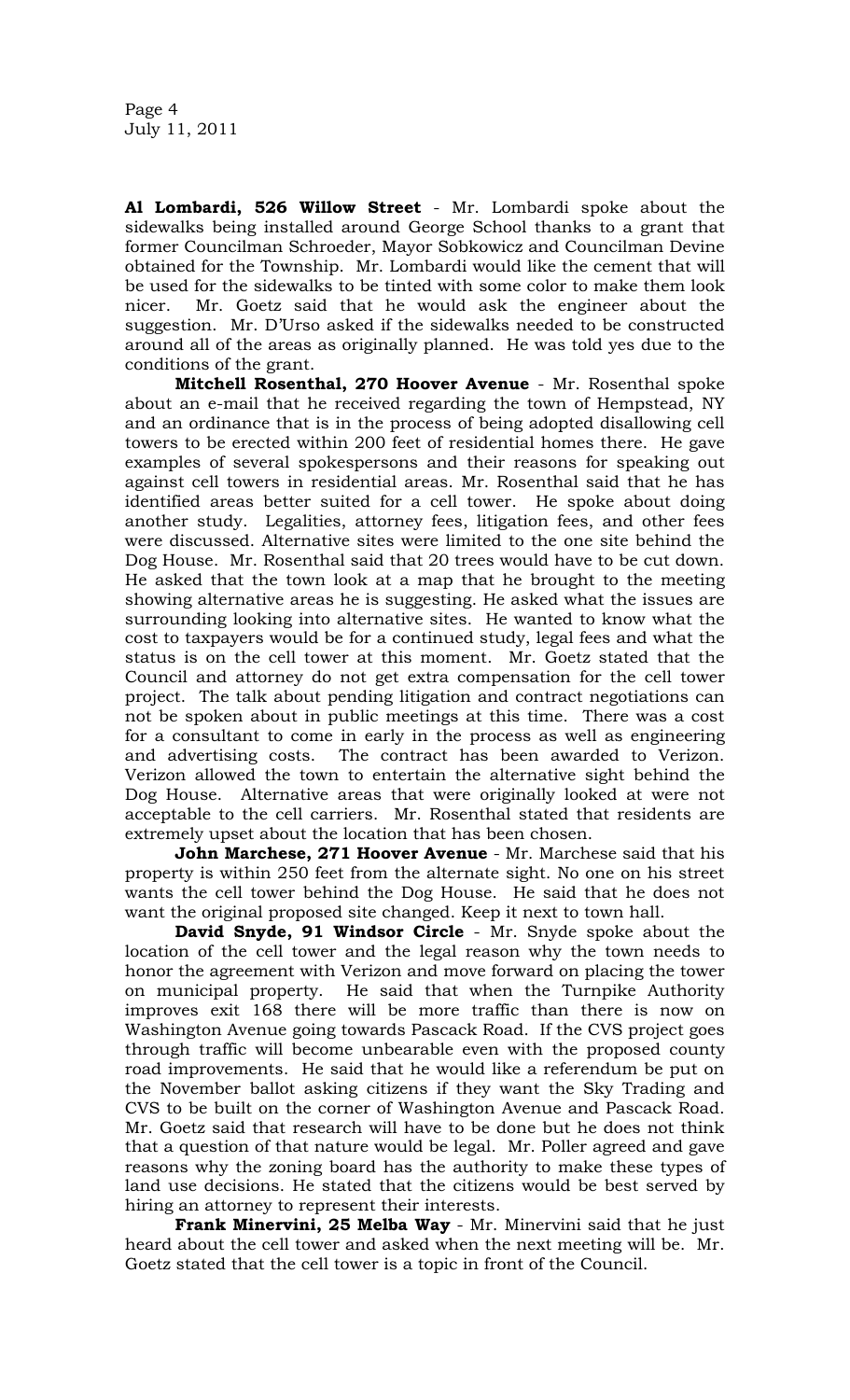Page 5 July 11, 2011

**Alexander Garibian, 264 Hoover Avenue** - Mr. Garibian equated how mothers protect their children and the town needs to protect its residents by not allowing Verizon to put a cell tower up in the Township.

**Raymond Benroth, 838 Crest Place** - Mr. Benroth stated that he had asked the Council a long time ago if the cell tower would be built in his lifetime. He said that it is time to get it done.

 **Carla Cherrey, 550 Hoover Avenue** - Mrs. Cherrey stated that she is afraid to turn onto Washington Avenue from Jackson Avenue since the Turnpike Authority took the toll away. She said that she supports the need for a cell tower in the town.

**Michael Ullman, 2 Clark Avenue** - Mr. Ullman asked if there would be a formal response to 2010 deficiencies found in the Report of Audit that was issued on May 10 by Lerch Higgins. Mrs. Do stated that the Council has accepted the report and it has been sent to Trenton. A formal response comes from department heads within 45 days from the time it is published in the newspaper.

**George Reeves 366 Hudson Avenue** - Mr. Reeves said that he has lived in the town for over 25 years and has followed the cell tower story as the location changed often. He stated that the cell tower belongs next to town hall.

**Sandra Philips 322 Hudson Avenue** - Mrs. Philips stated that it is wrong to put the cell tower up next to town hall. If the tower came down it could prevent the EMS and Police from being able to exit the road. She stated that there are too many facilities in the immediate area to put the cell tower up here.

**Jonathon Mahtaban, 265 Ridgewood Blvd. N.** - Mr. Mahtaban said that he would like to see the location behind the Dog House.

**Peter Russo, 272 Wilson Avenue** - Mr. Russo said that he is an electrician. He realizes that residents are desperate for cell service but there is a better location than the town hall or Dog House.

There being no further comments or questions, a motion was made by Mr. D'Urso, seconded by Mr. Goetz to close the public portion. Ayes: Councilmen Cascio, D'Urso, Hrbek, Goetz. Nays: None.

### **ORDINANCE**

The Clerk read Ordinance 11-13 entitled: AN ORDINANCE MODIFYING THE TABLE OF ORGANIZATION OF THE POLICE DEPARTMENT OF THE TOWNSHIP OF WASHINGTON AND PROVIDING FOR OTHER CHANGES THEREIN.

A motion was made by Mr. D'Urso, seconded by Dr. Cascio to introduce and pass Ordinance 11-13 at second reading by title. Ayes: Councilpersons Cascio, D'Urso, Hrbek, Goetz Nays: None.

The following resolution was presented and adopted on a motion by Mr. Hrbek, seconded by Dr. Cascio.

Ayes: Councilperson Cascio, D'Urso, Hrbek, Goetz Nays: None.

BE AND IT IS RESOLVED, by the Township Council of the Township of Washington that Ordinance No. 11-13 entitled: AN ORDINANCE MODIFYING THE TABLE OF ORGANIZATION OF THE POLICE DEPARTMENT OF THE TOWNSHIP OF WASHINGTON AND PROVIDING FOR OTHER CHANGES THEREIN be read on second reading and the public hearing be held thereon pursuant to law.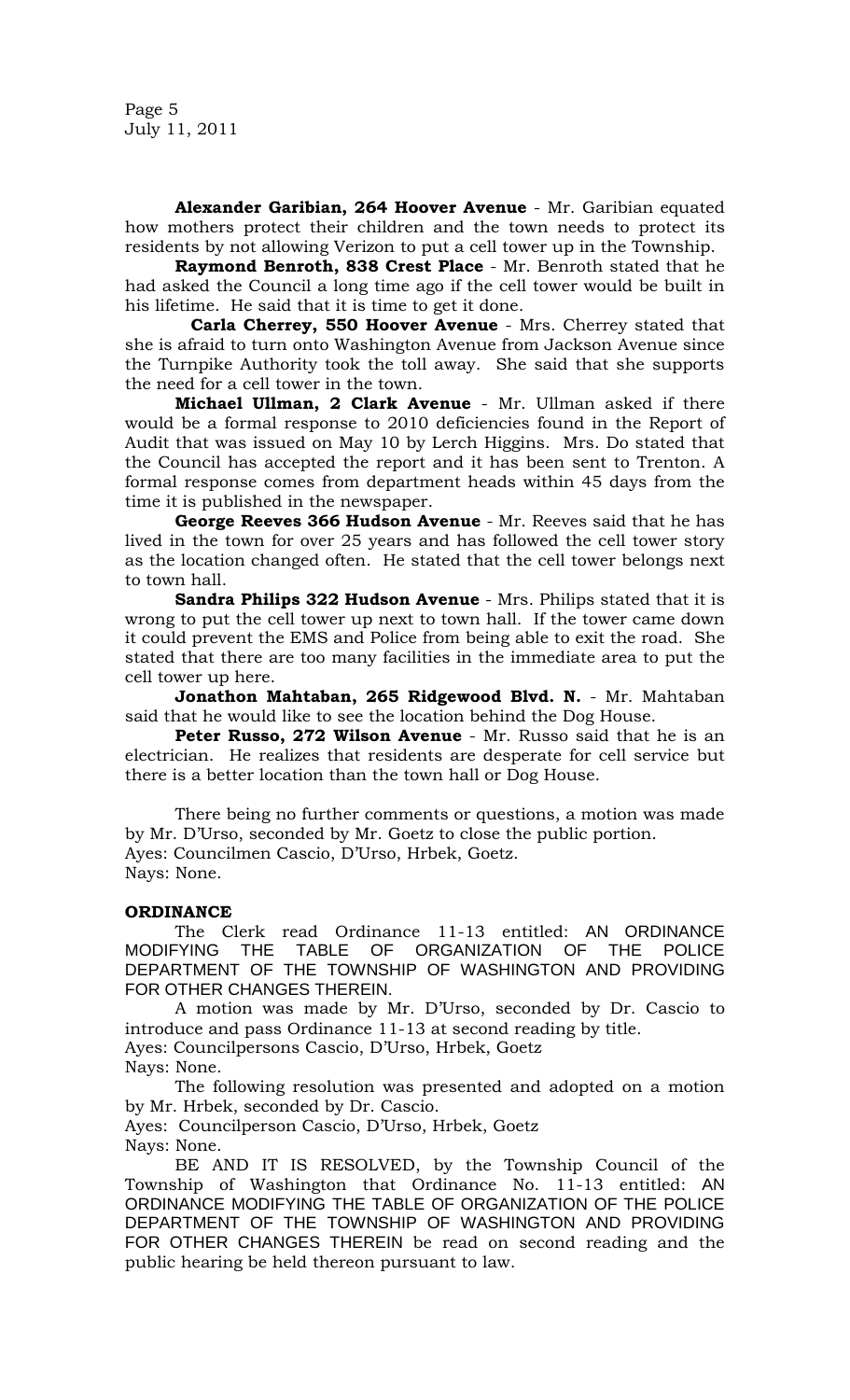Page 6 July 11, 201

A motion was made by Mr. D'Urso, seconded by Dr. Cascio to open the public hearing Ayes: Councilpersons Cascio, D'Urso, Hrbek, Goetz Nays: None.

**David Snyde, 91 Winsor Circle** - Mr. Snyde thanked the Council for leaving the rank of Captain in the table of organization and for hiring several more officers.

There being no more questions or comments a motion was made by Mr. Hrbek, seconded by Dr. Cascio to close the public portion. Ayes: Councilpersons Cascio, D'Urso, Hrbek, Goetz Nays: None.

A motion was made by Mr. Hrbek, seconded by Mr. Beckmeyer to pass Ordinance 11-13 at second and final reading, submit same to the Mayor for her approval and thereafter be published according to law. Ayes: Councilpersons Cascio, D'Urso, Hrbek, Goetz Nays: None.

# **CONSENT AGENDA**

The Consent Agenda was presented and adopted on a motion by Dr. Cascio, seconded by Mr. D'Urso. Ayes: Councilmen Cascio, D'Urso, Hrbek, Goetz. Nays: None.

WHEREAS*,* Block 2506, Lot 7, Qualifier CPA25, owner, Robert and Jochevet Knopp, Parking Space at Washington Grand, purchased said property on May 2, 2002. However, deed information was not properly entered and correct homeowner was not billed for parking space. Previous builder/owner paid quarterly tax bills through May 1, 2009.

WHEREAS*,* the Tax Collector's office is requesting the second half of 2009, entire amount for 2010 and first half 2011 totaling \$295.63 through July 29, 2011 be canceled by resolution since homeowner was not properly billed.

NOW THEREFORE, BE IT RESOLVED*,* by the Township Council of the Township of Washington, New Jersey that the Deputy Tax Collector, Elaine Erlewein, be authorized to credit Robert and Jochevet Knopp tax account through this resolution:

| 2009:  | \$77.71    |
|--------|------------|
| 2010:  | \$147.92   |
| 2011:  | \$70.00    |
| TOTAL: | $$-295.63$ |

WHEREAS, Robert and Judith Corker posted engineering escrow and soil movement escrow on premises known as Block 4216, Lot 5, 561 Mountain avenue; and

WHEREAS, the Construction Code Official has issued approval dated July 5, 2011, C.A. No. 11-196;

WHEREAS, there are no outstanding invoices due the Township Engineer as per his letter dated June 30, 2011.

NOW, THEREFORE, BE IT RESOLVED, that the Township Treasurer of the Township of Washington is authorized to refund the balance of the escrow money in the amount of \$713.00 to the above.